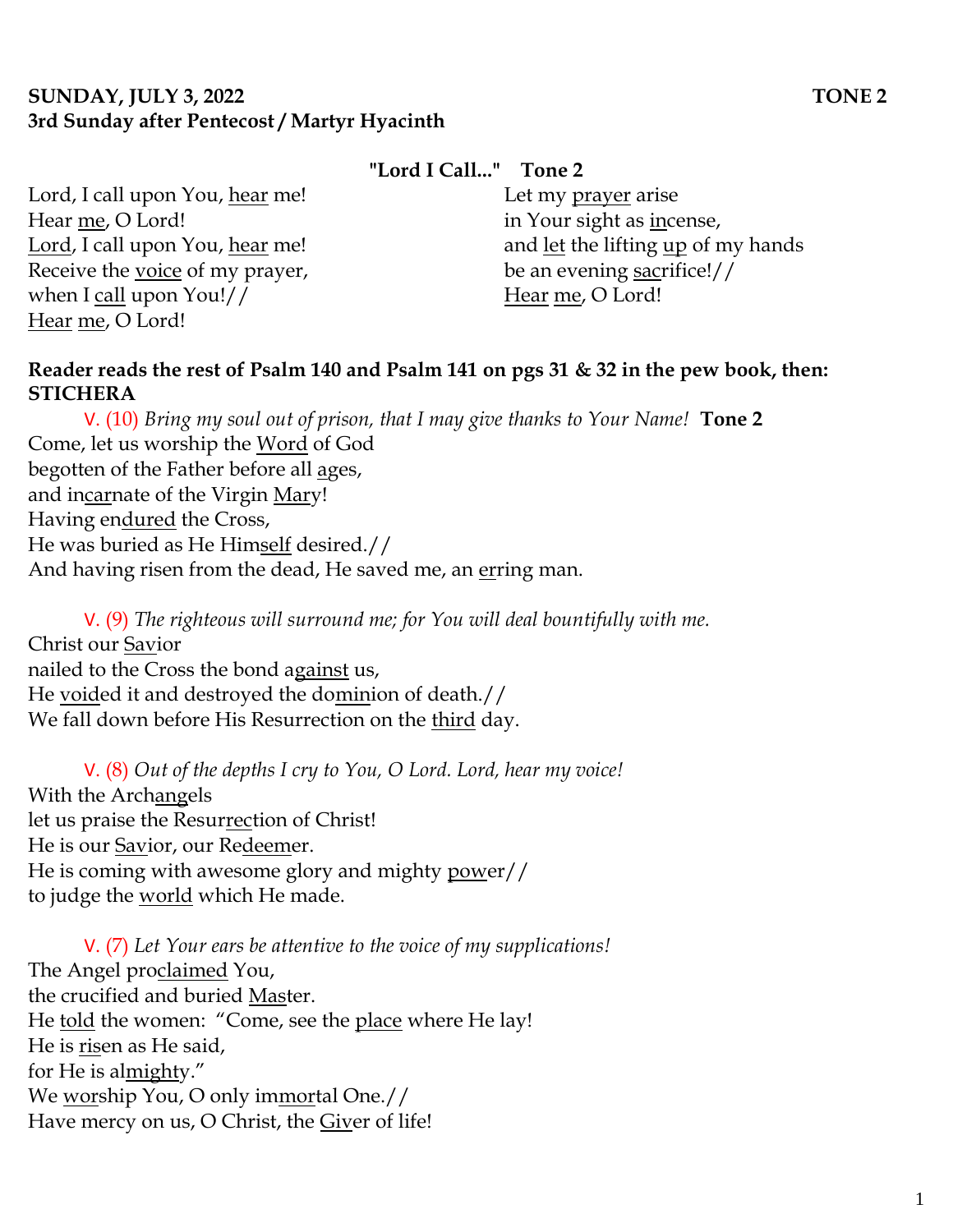V. (6) *If You, O Lord, should mark iniquities, Lord, who could stand? But there is forgiveness with You.*  By Your Cross, You destroyed the curse of the tree. By Your burial You destroyed the dominion of death. By Your rising, You enlightened the race of man.// O Benefactor, Christ our God, glory to You!

V. (5) *For Your Name's sake I wait for You, O Lord. My soul has waited for Your word; my soul has hoped on the Lord.* 

The gates of death opened to You from fear, O Lord. When the guards of hell saw You they were afraid, for You demolished the gates of brass and smashed the iron chains.// You have led us from the darkness and shadows of death, and have broken our bonds.

V. (4) *From the morning watch until night, from the morning watch, let Israel hope on the Lord!*  Let us come and worship in the house of the Lord,

singing the hymn of salvation:

"Cleanse our sins, for You were crucified and raised from the dead,// and are in the bosom of the Father!"

V. (3) *For with the Lord there is mercy and with Him is plenteous redemption, and He will deliver Israel from all his iniquities.*

The chosen Chief Cornerstone has been set up in Sion: the immovable foundation on which the ranks of martyrs have been founded. With them the victorious Hyacinth shines with heavenly light. How great is your ineffable loving-kindness, O Master!// Save our souls, O Christ, for You alone are merciful!

V. (2) *Praise the Lord, all nations! Praise Him, all peoples!* You sailed through Jerusalem, the splendid city of God, like a stone dyed with blood, and clad in the purple robe of suffering. Now pray visibly, exulting and rejoicing, saving by your prayers, O all-blessed one,// those who celebrate your all-glorious and sacred memory!

V. (1) *For His mercy is confirmed on us, and the truth of the Lord endures forever.*  You possessed truly acceptable boldness before Christ the Master as an invincible martyr , an obedient listener, and a pious athlete. Do not cease your entreaties, O most wondrous one, delivering from temptation and evil fortune those who keep your memory,// singing hymns to <u>you</u> in faith!

*Glory to the Father, and to the Son, and to the Holy Spirit; now and ever, and unto ages of ages. Amen.* **Tone 2** The shadow of the Law passed when grace came; as the Bush burned, yet was not consumed, so the Virgin gave birth, yet remained a Virgin. The Righteous Sun has risen instead of a pillar of flame.// Instead of Moses, Christ, the Salvation of our souls.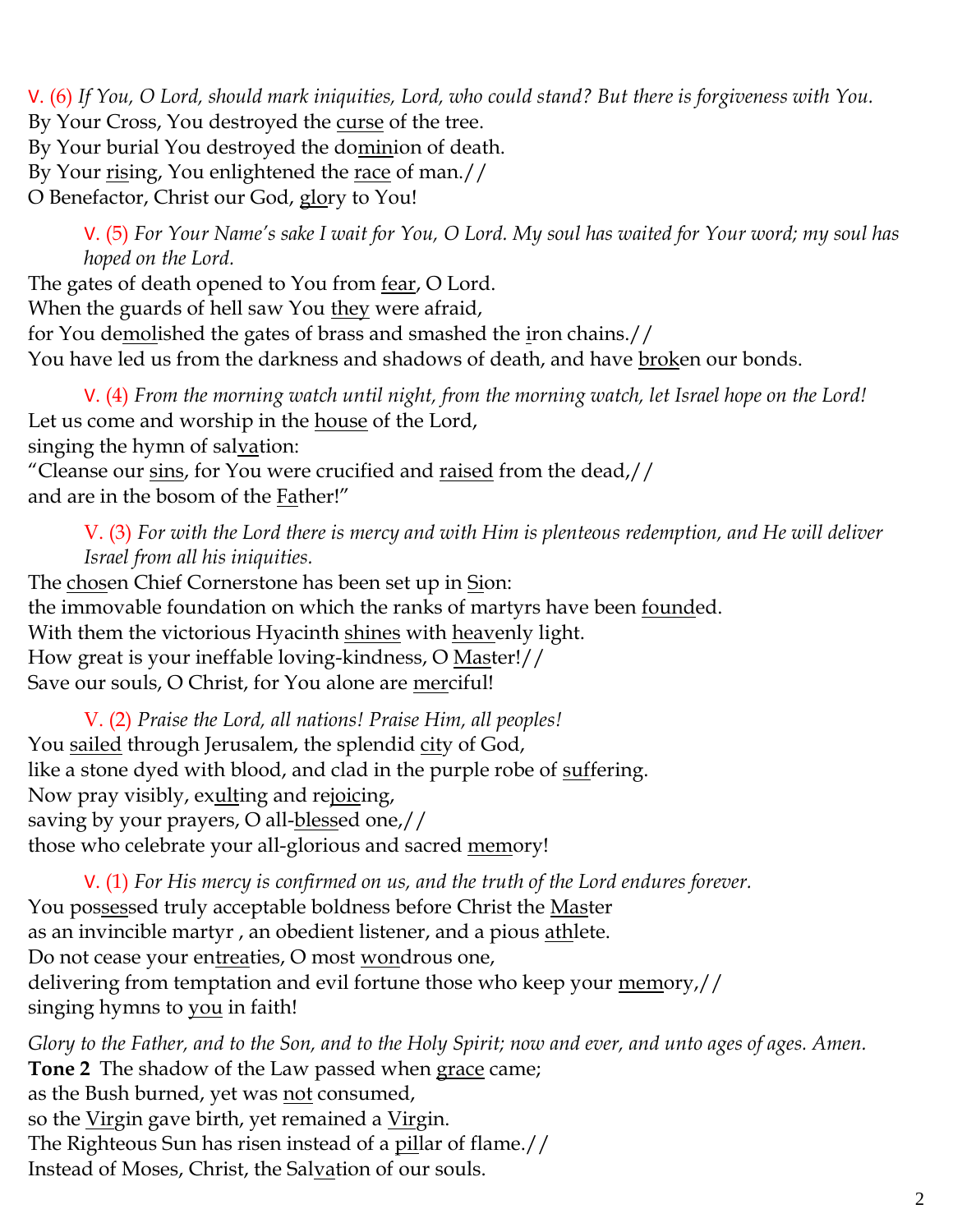# **APOSTICHA**

**Tone 2** Your Resurrection, O Christ our Savior, has enlightened the whole universe, recalling Your creation.// Glory to You, O almighty Lord!

V. *The Lord is King; He is robed in majesty!*  By the Tree You destroyed the curse of the Tree, O Savior. By Your burial You mortified the majesty of death. You have enlightened our race by Your Resurrection.// O Giver of life, Christ our God, glory to You!

V. *For He has established the world, so that it shall never be moved.* When You were seen nailed to the Cross, O Christ, You restored the beauty of Your creatures. The soldiers showed their inhumanity when they pierced Your side with a spear. The Hebrews, not knowing Your power, asked that Your tomb might be sealed, but through the mercy of Your compassion, You accepted the tomb and rose on the third day!// O Lord, glory to You!

V. *Holiness befits Your house, O Lord, forevermore!*  O Christ, the Giver of life, for the sake of the dead You voluntarily endured death, descending into hell as the Mighty One to save those who awaited Your coming, granting them the life of paradise instead of hell. Grant also to us who glorify Your Resurrection on the third day// cleansing of our sins and great mercy!

*Glory to the Father, and to the Son, and to the Holy Spirit; now and ever, and unto ages of ages. Amen.* **Tone 2** A new miracle surpasses all ancient miracles! Who knows of a Mother who gave birth without a man, who carried in her arms her Creator? This birth is the will of God! Since you carried Him as an infant in your arms, O most pure one, and since you possess motherly boldness be<u>fore</u> Him, do not cease praying for us who honor you,// that He may be bountiful and save our souls!